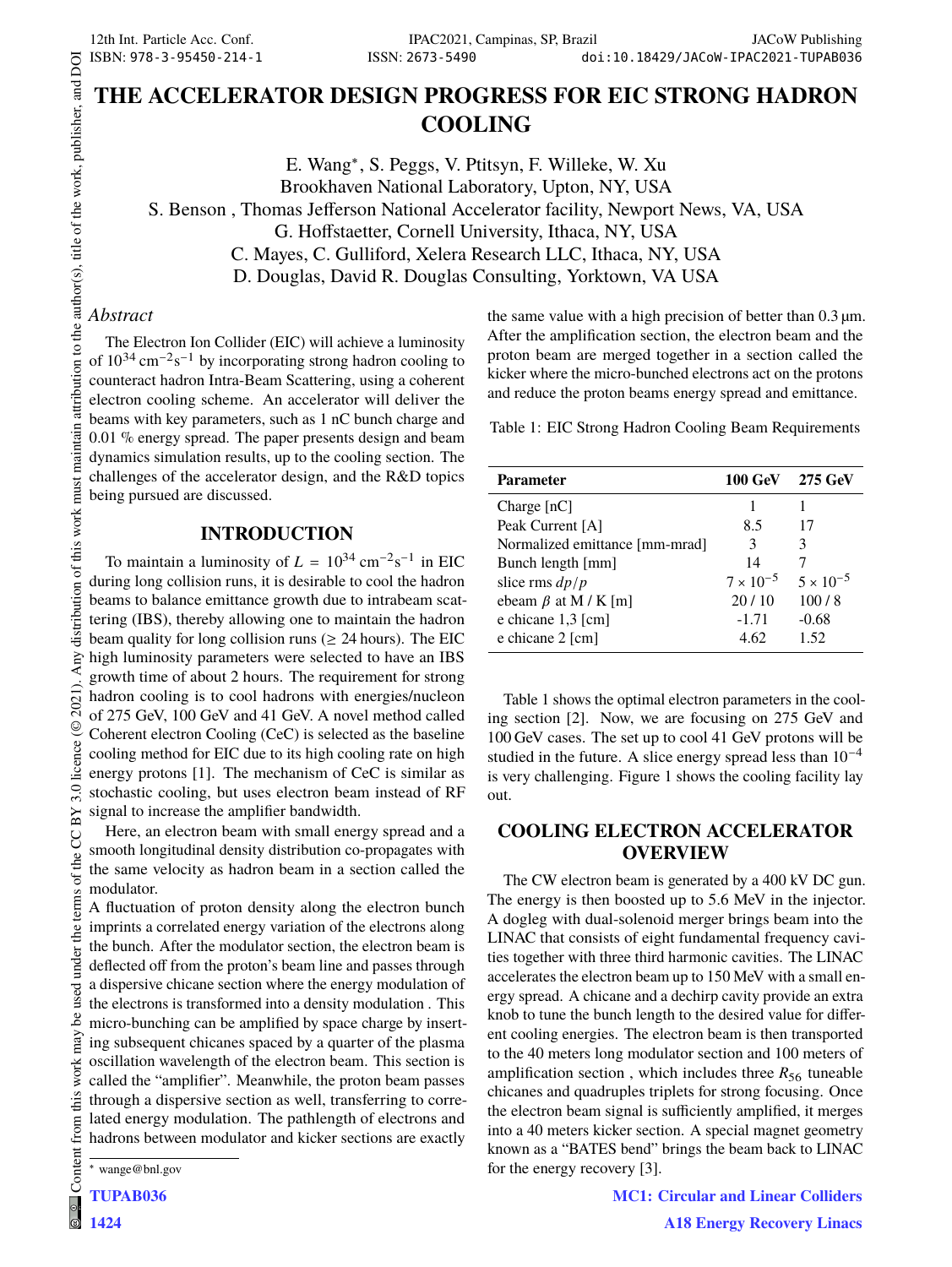

Figure 1: A schematic of strong hadron cooling accelerator and a schedumatic drawing of the gun to electron-proton merger.

#### *Electron Source*

A high voltage DC(HVDC) gun with a multi-alkali photocathode is the only realistic option to produce 100 mA of average current with 100 ps initial bunch length and a 1um-rad emittance. Taking into account the required continuous stable operation, a gap voltage of 400 kV appears to be sufficient and feasible. We choose 287 ps as the initial bunch length, so that we can achieve 1.1 mm-mrad emittance at 1 nC. The electron beam will be generated by a laser illuminating an alkali antimonide cathode, which approaches meeting the goals of high average current and acceptable lifetime. Methods of generating large grain or even single crystal  $K_2CsSb$  cathode materials are being explored to push the material quantum efficiency and the lifetime to their theoretical limit. The 100 mA, 1 nC electron source hasn't been full demonstrated to date. One of EIC R&D projects is developing a high current HVDC gun, aiming to generate 550 keV, 1 nC and 100 mA average current electron beam.

#### *Injector*

The injector includes a High Voltage DC electron source, a 197 MHz bunching section, a 591 MHz 1.6 cell SRF booster and a 1774 MHz (3rd harmonic cavity). The injector boosts the electron beam energy up to 5.6 MeV with an rms bunch length of 5.8-6.8 mm.

At the end of the injector, we use a merger dogleg with two-dipole and two solenoids to steer the beam into LINAC. The advantage of this merger is that it gives sufficient space for quadrupole matching section of the high energy return beam and it has a large longitudinal energy acceptance. We use chevron dipoles that have focusing in both directions. The two solenoids are tuned to keep dispersion zero after the merger. To merge high energy electrons with energies of 149.77 MeV, 54.46 MeV, or 22.33 MeV, we place a threedipole chicane before the last merger dipole. The three energies' electron beams can be merged into the LINAC (see Fig. 2).

To inject the beam into the LINAC through the dogleg merger, the emittance of the beam from the injector has to be minimized. The 5.6 MeV injector using 591 MHz/1773 MHz



Figure 2: The lattice of the Dogleg merger with dual solenoid. It also shows three energies' trajectories merging into the LINAC.

injector can achieve a normalized transverse emittance about 2.1 mm-mrad. The beam energy at the exit of the 1st LINAC can achieve 25 MeV and the x/y emittance is frozen at 2.8/3.2 mm-mrad. The emittance increase compared to the injector is due to the energy variation caused by the longitudinal space charge in the merger.

#### *LINAC*

The LINAC consists of eight 5-cell 591 MHz SRF cavities and three 1774 MHz SRF cavities. The electron bunch is on crest to get maximum acceleration. Each 591 MHz cavity in its own cryomodule provides 20 MV accelerating gap voltage. In-between the cryomodules, there is a quadrupole to maintain the beam size. The 3rd harmonic, 1774 MHz SRF cavities with 10 MV gap voltage improve the bunch longitudinal linearity. At the exit of the last LINAC, we can get rms transverse emittance of 3.3 mm-mrad. The RMS dp/p is  $8.6 \times 10^{-5}$  and the slice dp/p is  $5 \times 10^{-5}$ . The accelerator's wake fields and the transverse quadrupoles kicks at the couplers will be included once we have a detailed SRF cavity design.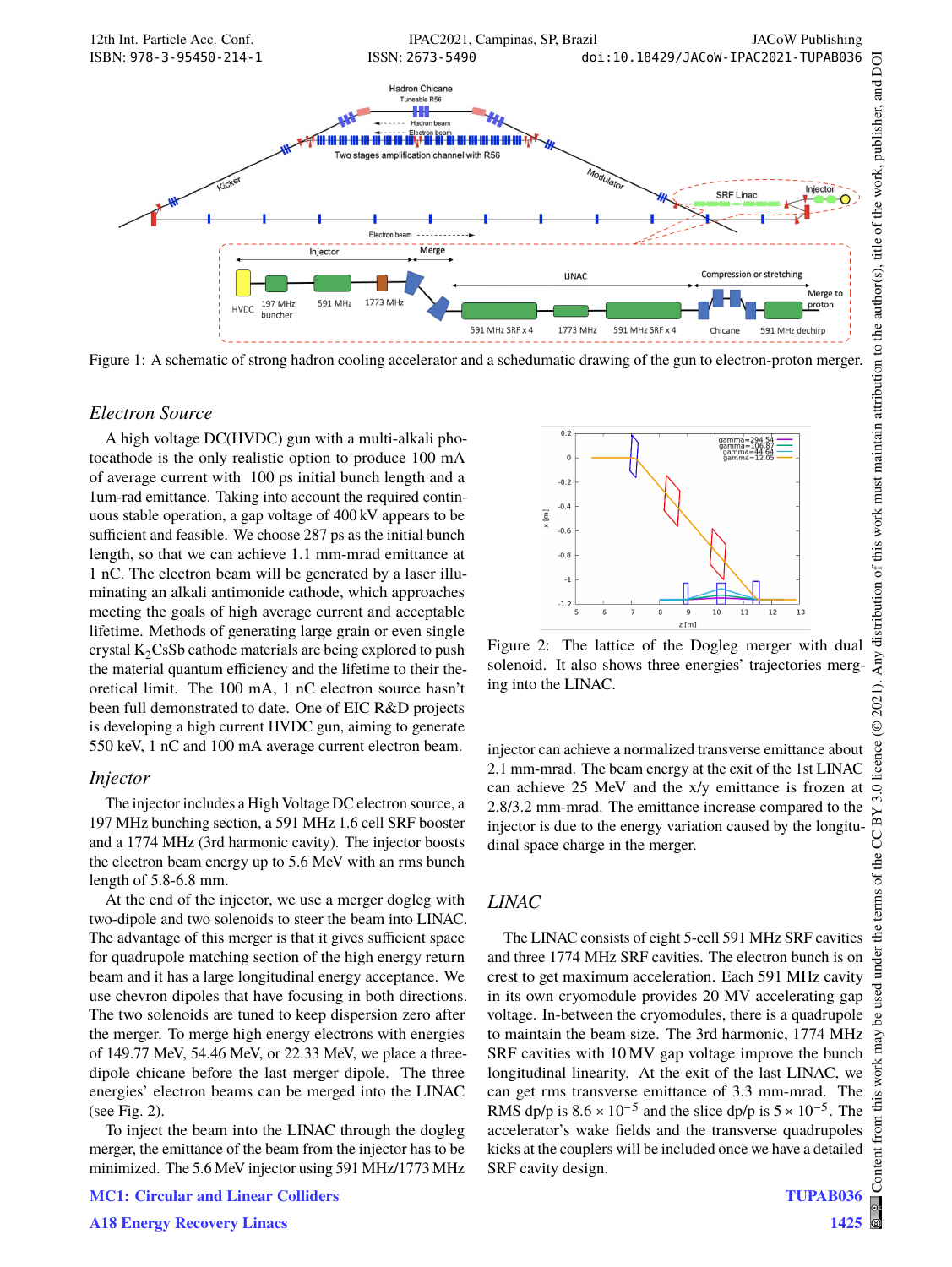## *Bunch Length Tuning*

To cool the low-energy protons, the electron beam's energy must be reduced to match the velocity of the proton. The cooling simulation shows that reducing the peak current is an effective way to maintain a high cooling rate at low-energy cases [2]. However, limited by the 591 MHz LINAC, we cannot generate long bunches while attaining the required energy spread. By adding a longitudinal phase space manipulator after the LINAC, we will have an extra knob to tune the bunch length both ways. A chicane with  $R_{56}$ of 180 mm is inserted after the LINAC. With quadrupoles, the  $R_{56}$  range can be varied. To cool 100 GeV proton, the electron beam peak current can be reduced down to 8.5 A. To cool 275 GeV proton, the electron beam peak current can be varied between 17 A to 30 A.

From the gun to the merge point into IR2, all simulations were carried out using the 3D simulation tools GPT 3.4 including space charge effect and CSR. Table 2 shows the beam parameters before merging into proton beamline.

Table 2: Electron Beam Parameters before Merging into Proton Beamline

| <b>Parameters</b>               | 54.46 MeV          | 149.77 MeV                          |
|---------------------------------|--------------------|-------------------------------------|
| $\varepsilon_{n_x,y}$ [mm-mrad] | 3.2/2.8            | 3.2/2.8                             |
| Bunch length [mm]               | 14                 | 6.8 or 3.5                          |
| Peak current [A]                | 8.5                | 17 or 30                            |
| Slice dp/p                      | $4 \times 10^{-5}$ | $(5 \text{ or } 10) \times 10^{-5}$ |

## **COOLING SECTION**

The hadron part of the cooling channel extends from the last dipole RHIC D6 to the corresponding dipole D5 at the end of the straight section. The entire cooling section includes the 40 m modulator and the 40 m kicker sections and provides 100 m space for electron amplification section. The orbit geometry ensures that electrons and hadrons have the same path length between the modulator and kicker. In the amplification section, the chicanes lengthen the electron path length by 25 mm. The hadrons continue after the modulator section on their trajectory before being bent by D5. Then it is in the direction of the straight section as well. Figure 3 shows the symmetric hadron lattice at IR2. The quadruples are used



Figure 3: Hadron lattice at IR 2. The kicker and modulator sections are labeled.D5 and D6 are the superconducting dipole magnets.

to tune the beta and dispersion functions of modulator and

TUPAB036

1426

kicker section to meet cooling requirements. The dispersion of  $\approx$  1-2 m at the modulator and kicker sections redistributes cooling from the longitudinal to the transverse plane. The amplification section consists of three chicanes to turn the energy modulation into a density modulation. The electron bunch longitudinal space charge will increase the beam energy spread and lengthen the bunch length when through the cooling section if their  $R_{56}$  is not zero. However, using the regular four dipoles chicane in the amplifier with the drift space will give negative  $R_{56}$  and cause the microbunch slippage. This slippage of the modulated micro-bunches will misalign with the same hadrons at the kicker section. One of the methods to solve this problem is reversing sign of  $R_{56}$ in one of chicanes in the amplification section and achieve a the total  $R_{56} = 0$  [4]. To avoid anti-cooling, the chicane's  $R_{56_1} \cdot R_{56_2} \cdot R_{56_3} > 0$ , because the hadron chicane provides a positive  $R_{56}$ . Here the positive  $R_{56}$  means the high momentum particles move backward in the beam frame. We have designed chicanes with embedded quadrupoles. To generate positive  $R_{56}$ , the dispersion crosses the zero between the 1st and the 2nd dipoles, resulting in a shorter path length for the lower energy electrons. Figure 4 shows the dispersion and lattice layout of the chicane. It can cover the  $R_{56}$  range from 4.62 cm to -1.71 cm and meet the requirements shown in Table 1.

To shorten the plasma wavelength of the electron beam to



Figure 4:  $R_{56}$  tune-able chicanes at amplification section.

reduce the cooling section to a practical length, the electron beam needs to pass through a focusing section and maintain small beta through the entire microbunching section by a periodic quadrupole triplet spaced by 1.4 m between the triplets. The average beta function in the amplification section is 1.5 meters and gives total two stages amplification length of 100 m.

### **CONCLUSION**

We designed an accelerator for EIC strong hadron cooler. It should provide the 1nC, 3 mm-mrad and <  $10^{-4}dp/p$ electron beam to the cooling section. We also developed a preliminary design for the cooler section lattice for both hadrons and electrons. 3D PIC simulation have been performed. The beam parameters meet the cooling requirements. The further study will focus on the beam noise and beam halo.

> MC1: Circular and Linear Colliders A18 Energy Recovery Linacs